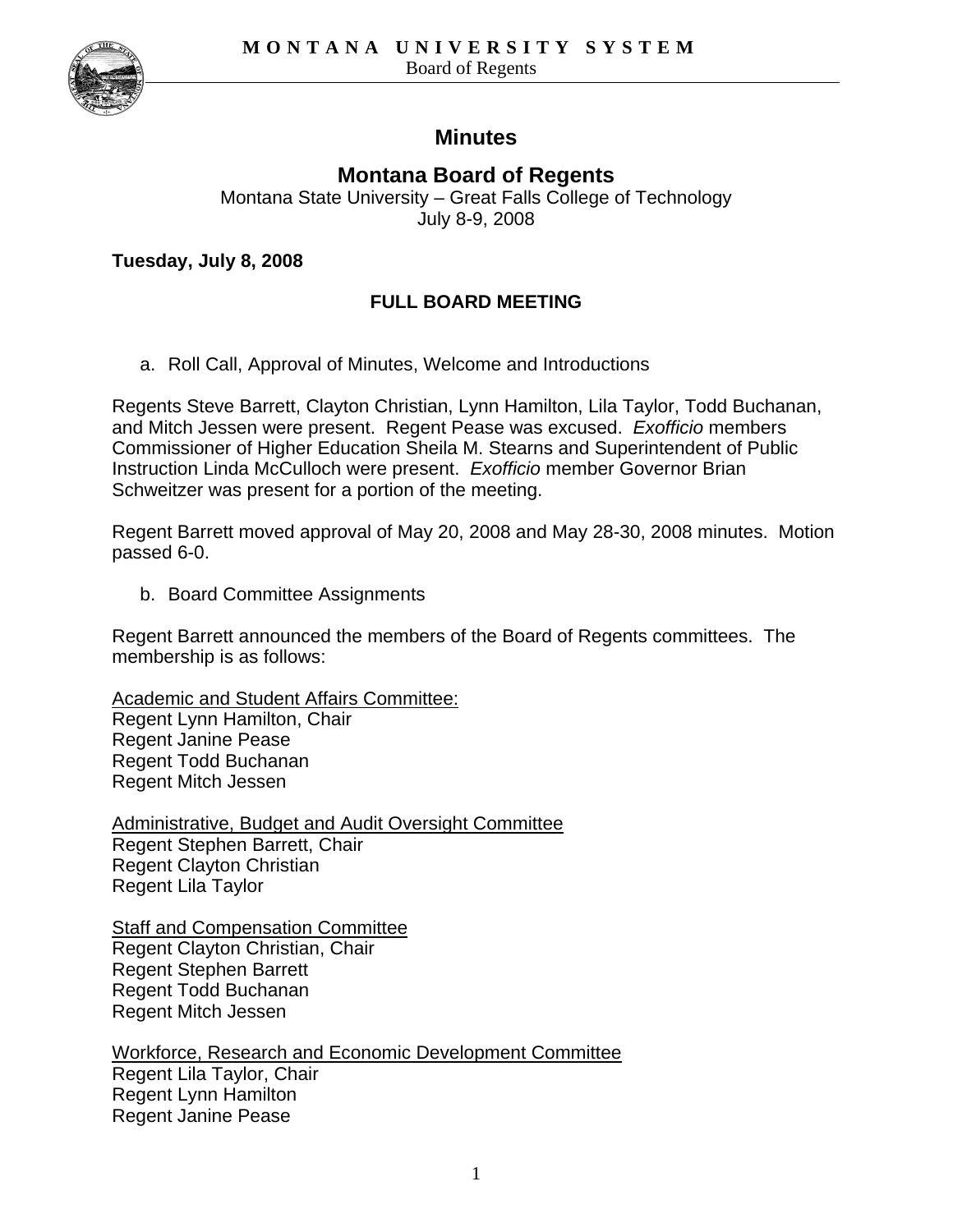c. Process & Timeline for Board Self-Evaluation

Commissioner Stearns explained the process and the importance of the self-review, which will occur September 11-12, 2008, and is a requirement for the accreditation of the campuses.

Superintendent of Public Instruction Linda McCulloch gave a report of documents on quality education and Indian Education for All and discussed the initiatives on Indian Student Achievement.

## **REPORTS & INFORMATION**

a. Commissioner's Report

Professor Betsy Bach, UM-Missoula, will be the liaison for the UM campuses for the common course numbering project. Commissioner Stearns requested MSU to also appoint a liaison for the MSU campuses for the project.

The Legislative Auditor's Office has recommended that an audit not be performed on the Agriculture Experiment Station as previously requested by the Agriculture Task Force.

Particular focuses for the MUS are on two-year education, access, affordability, and developing data.

- b. Student Regent Welcome and Comments
- c. Two-Year Education Presentation

Deputy Commissioner Mary Moe, OCHE, explained the diverse five-pronged mission of two-year education. She noted that it was difficult to decide which colleges should be part of this presentation because all Montana's colleges and universities except MSU offer two-year degrees. However, there is a difference between a two-year college and a four-year college that offers two-year degrees. Two-year educational facilities are focused on serving their regions, rather than the state; and emphasize access, rather than selectivity. They accept a full range of students, even those unprepared for college, as part of their mission. Student learning, rather than the advancement and dissemination of knowledge, is the central focus. Dr. Moe explained a document "Quick Facts" containing background information on each of the two-year colleges affiliated with the Montana University System.

President Joe McDonald, Salish-Kootenai College, spoke on the profiles of the tribal colleges in Montana. All of the Tribal Colleges have expanded their campuses and programs, with course offerings to meet the needs of the community. About 3,000 students attend tribal colleges in Montana. The tribal colleges want to work closely with the MUS on the transfer of courses.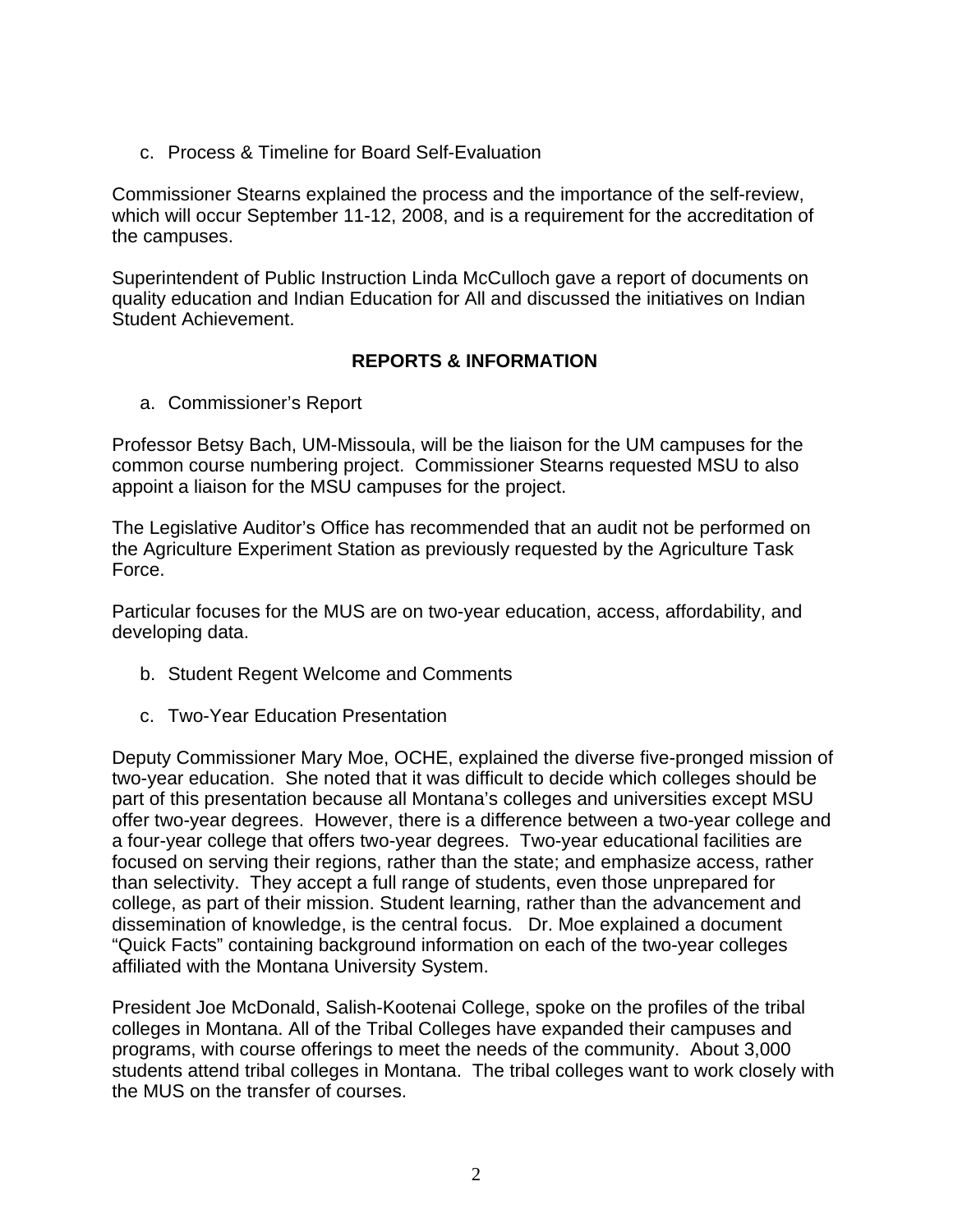Dean Daniel Bingham, UM-Helena COT, spoke on the importance of workforce preparation mission of two-year colleges, which relates to the MUS strategic goal to increase overall educational attainment, the development of high-value jobs and improved efficiency and effectiveness. The workforce preparation goals are to train a new workforce and retrain the existing workforce, such as upgrading skills.

President Jane Karas, Flathead Valley Community College, addressed transfer degrees, dual credit, tech prep, and four-year degrees on two-year campuses. The A.A.S. courses and degrees are not designed for transfer, but for entry into the workforce. The A.A., A.S., and general education transfer core courses and programs are designed for transfer. For that reason, all two-year campuses are participating in the MUS transfer initiative. The two-year campuses provide strong student support, counseling services, financial advising, transfer counseling, and individualized attention focused on student success. In Montana, the COT's and community colleges have partnerships with the four-year campuses, and several four-year campuses bring their programs to the two-year college campus.

President Stefani Hicswa, Miles Community College, spoke on the importance of developmental education, adult basic education, and GED completion in two-year education. She referred to two-year education as the open-door to higher education, with opportunity for all as part of their mission. Some of the best practices of developmental education are personalized pre-enrollment activities, required orientation, no late registration, mandatory assessment and placement, enforced prerequisites, peer and faculty mentors, required literacy activities in all courses, and the recruitment and training of faculty devoted to developmental courses. Adult Basic Education is provided through three venues in Montana – through the community colleges, through the school districts without co-located community colleges, and through a hybrid model where the school district locates its ABE program at a college of technology.

Dean John Cech, MSU-Billings COT, spoke on the mission of community economic and cultural development. He said the two-year institutions have moved beyond the traditional education and have moved to partnerships instead. He spoke on the decline in the projected workforce in Montana. Mr. Cech gave examples of partnerships in numerous communities throughout Montana. Supporting new industry is a major part of what they do. Providing continuing education, cultural events, and community events is also important.

Deputy Commissioner Moe stressed that she is charged with developing and implementing a strategic plan to increase enrollments in Montana's two-year colleges, which are less than half of what the national average is. Some of the challenges ahead include the need for more data, the image of two-year colleges in Montana, how to market and how to ensure equity across the system. Another complexity is that Montana is not designing the two-year program from scratch, but rather, is re-designing a system that is fairly involved. The MUS campuses are integrated fiscally, so they need to choose the options carefully.

Regent Barrett asked President McDonald to explain the structure of the tribal governance and how they relate to the tribal colleges. President McDonald explained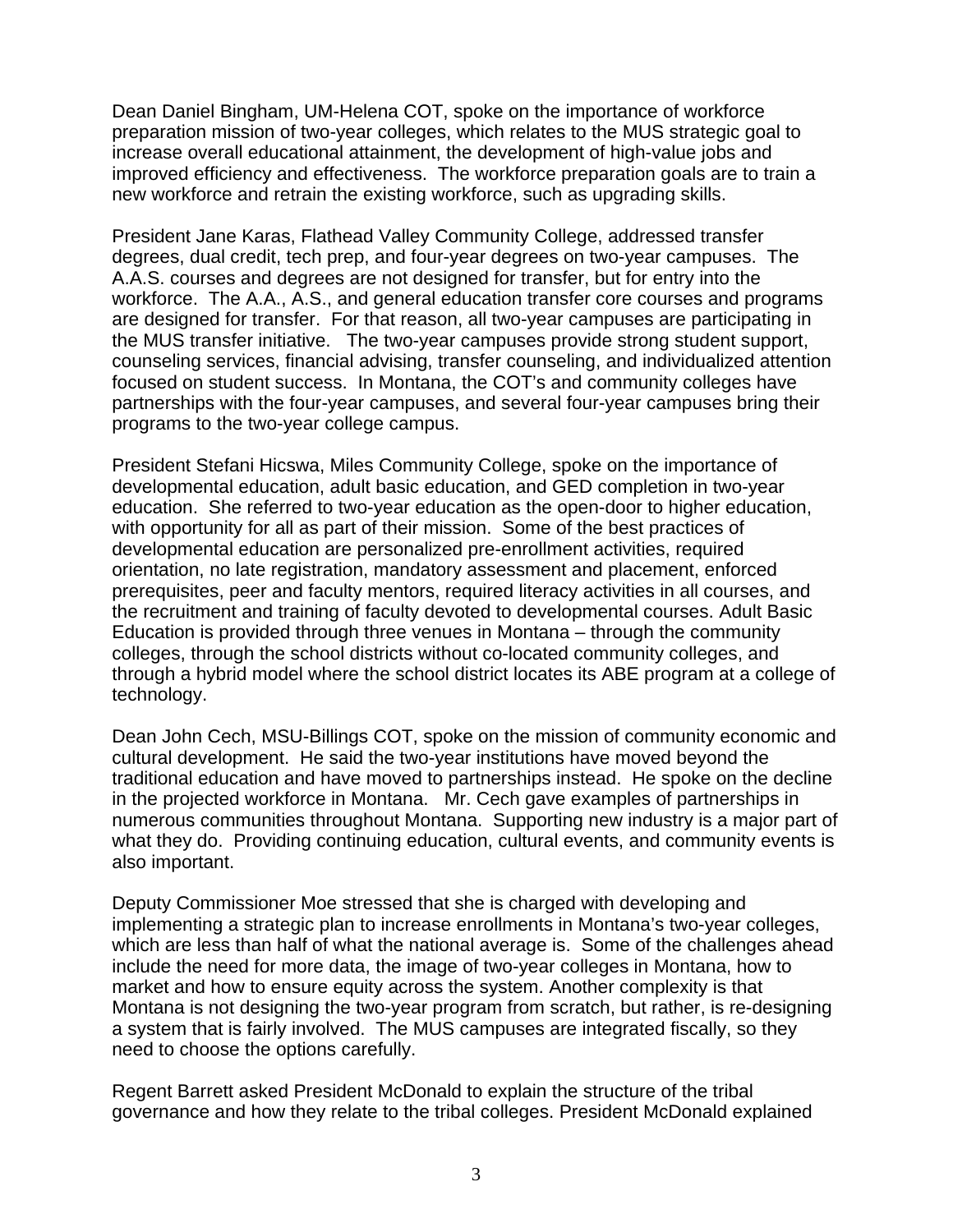that the tribal governments appoint the tribal colleges' boards, and then allow the boards to take control of the college. The tribal colleges meet the same criteria as other two-year colleges with the Northwest Accreditation Association for accreditation.

Public Comment:

- David Werner, Missoula, written testimony attached.
- Victoria Clark, Bitterroot Valley Community College effort.
- d. Science and Mathematics Teacher Initiative

President George Dennison, UM-Missoula, explained a discussion paper written by the National Association of State Universities and Land-Grant Colleges (NASULGC) addressing the nation's critical need for science and mathematics teachers. The NASULGC paper recommends serious commitment to the preparation, recruitment, development and compensation of science and mathematics teachers. He explained that Montana needs to develop a steering committee to obtain the data to find out exactly what the need is in Montana, including benchmarks and professional development for teachers, to ensure that Montana will have the needed teachers for the future.

Commissioner Stearns told the group the MUS needed to work with K-12 on this and to begin by creating a task force. She recommended full support from the regents on this effort.

Regent Taylor stated this initiative was of critical importance in providing the continuing education to rural Montana.

Superintendent Linda McCulloch explained that the 2007 legislative session provided the Office of Public Instruction (OPI) funding for curriculum specialists. Superintendent McCulloch offered the expertise and assistance of their mathematics and science curriculum specialists for this effort.

e. Campus Update Reports

## **BOARD DISCUSSION & ACTION**

a. Temporary Authorization for MSU-Bozeman to Award Existing Two-Year Degrees ITEM 140-101-R0708

Deputy Commissioner Mary Moe explained this proposal was a result of a request by the regents at the May 2008 BOR meeting. MSU-Great Falls COT had come to the conclusion that the two-year education in Bozeman was drawing funding resources away from the Great Falls COT. MSU-Bozeman recognized the value of providing the two-year education in Bozeman and wanted to assume the responsibility for two-year education in Bozeman. Because OCHE, the Board of Regents, and the legislature currently engaged in discussions on how to structure the two-year college system more effectively, a permanent authorization would be premature. Therefore, Deputy Commissioner Moe made the following recommendations: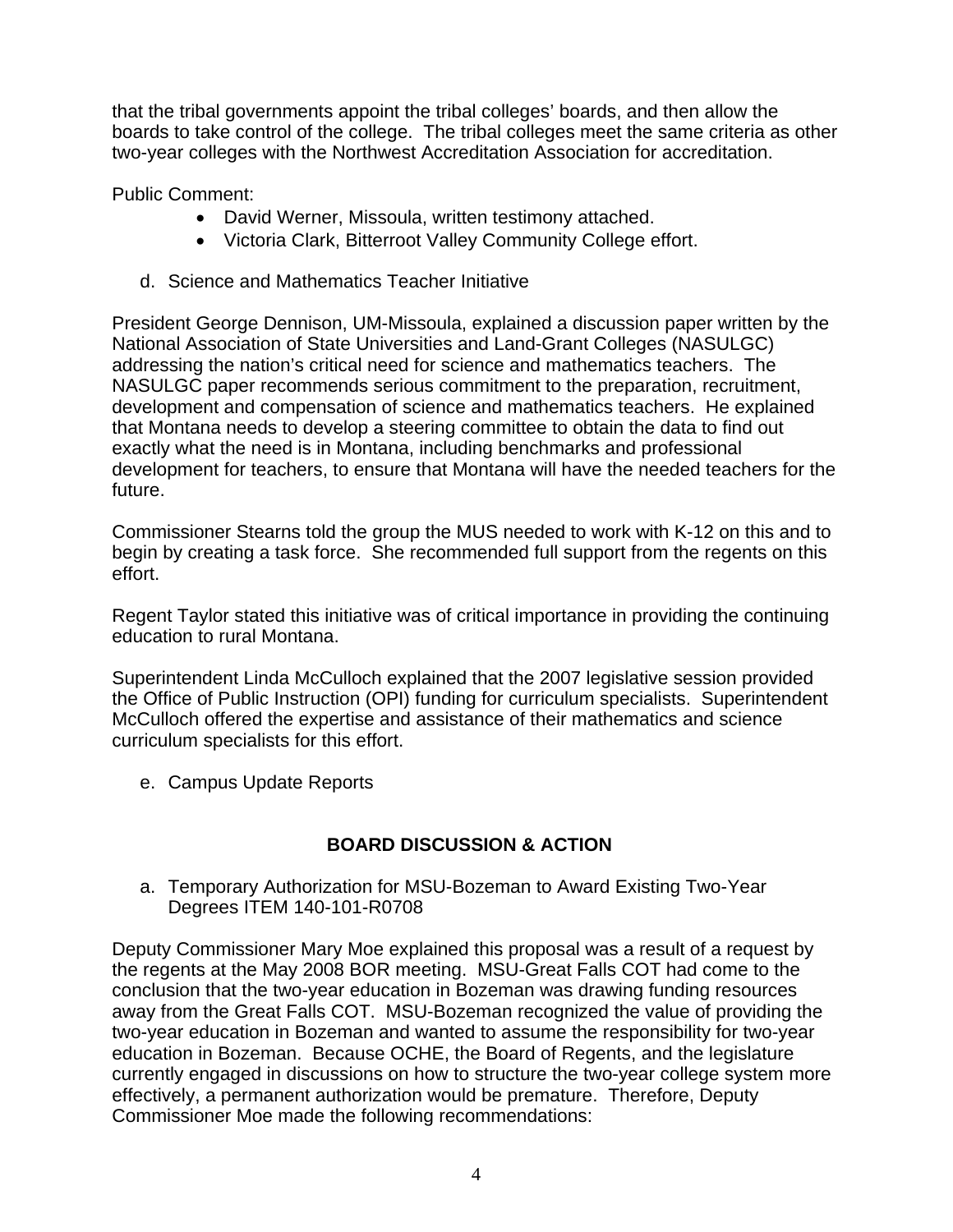- Authorize MSU to assume the responsibility for the current two-year education programming in Bozeman.
- Discontinue admitting future students until the remainder of the issues have been resolved.
- OCHE work with the regents, Montana's two-year colleges, governor's office and the legislature to set the parameters for two-year colleges and programming for a long-term proposal for delivering the two-year education mission in Bozeman.

Provost David Dooley commented that MSU-Bozeman is supportive of this item. This item would allow MSU-Bozeman to continue serving the needs of the students, while the Board of Regents develop guidance on two-year education in Montana.

Regent Christian asked about the long-term solution for two-year education in Bozeman. What necessitates the need for any change if this allows for the same staff and process to continue?

Dr. Moe responded the reasons are that unless MSU-Great Falls has MSU-Bozeman underwrite the program, then MSU-Great Falls would still be looking at the same debts. She added that MSU-Great Falls' decision was to phase out of the program in Bozeman; this temporary solution made it possible to delay the decision as to whether two-year education would continue there or not after the phase-out period.

Interim Dean Joe Schaffer clarified the deficit is more on the side of the human resources and the students. Taking one institution and placing it into another institution is the difficulty.

Regent Christian stressed the importance of doing this properly.

Dr. Dooley said the current system of doing this seamlessly comes at a huge human cost from both institutions, especially from MSU-Great Falls COT. This recommendation would allow the students in the Bozeman area to continue receiving services, while MSU-Great Falls can stop providing the services, and to allow MSU-Bozeman to provide the services for the students in their own community. This would maintain the momentum of the two-year education in the Gallatin Valley. This is the most seamless method or continuing to provide the two-year education. Discussion followed on the following points:

- Lack of data in the proposal
- Fundamental foundational documents that had guided BOR policies in the past
- Not the intent or mission of MSU-Bozeman to provide two-year education
- The effect of this on the management of the other campuses
- The obligation to the students already enrolled
- OCHE and BOR need to determine the best solution of two-year education in Gallatin Valley
- Mission drift to be balanced with responsiveness to the needs within the community
- The effects of this arrangement on financial aid packages
- Need to look at the tuition structure for this in the future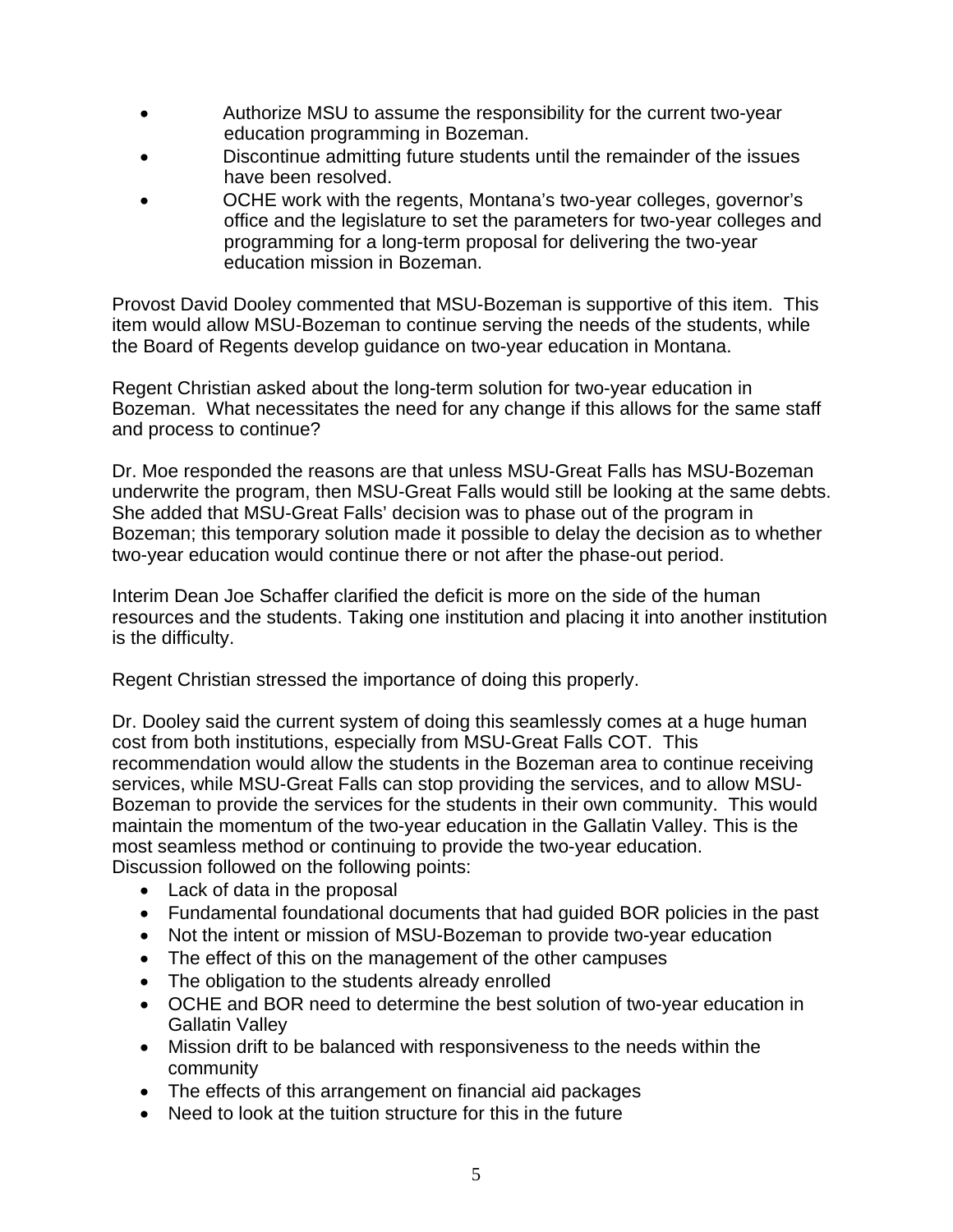- Could this be implemented without altering the restructuring of the campuses
- The MSU-Bozeman students aren't really paying any extra charges because they are paying the MSU rate that they expect to pay anyway

Regent Hamilton said she had looked at some MSU-Bozeman planning documents recently, which did not mention or address developing two-year programs. The MSU Five-Year Outlook document did not address this either, yet it did address being more specific in accepting students.

Provost Dooley responded this year's Five-Year Vision documents did not mention 2 year education, but former Five-Year Vision documents did address two-year education as a partnership effort with MSU-Great Falls. Until recently, they continued to view it as a partnership program. Because of the changes now with MSU-Great Falls COT, they need to take a different approach.

Regent Hamilton asked if their strategic plan includes this two-year education plan. Provost Dooley responded, no, they chose to not include this in their public planning documents before it had been approved by the BOR, because they thought it would be presumptuous to include it prior to the BOR's approval.

Regent Hamilton reminded the board that they would be out of compliance with BOR policy if they approved this request since it was not included in the MSU-Bozeman Strategic Plan.

Regent Hamilton asked if this would be sustainable if Great Falls COT received the full tuition for those students in the course at the 3-credit level. Deputy Commissioner Moe responded that MSU-Great Falls COT is reimbursed by MSU-Bozeman at the COT tuition cost for each course. Out of that, MSU-Great Falls pays a rebate to the students to allow for the same cost of the tuition differential.

The board agreed to consider this item the following morning. Regent Barrett requested a change in the language in the final paragraph to clarify this would be a temporary solution.

## b. MSU Proposal for Two-Year Education in Abu Dhabi

Provost Dooley explained two significant updates, (1) the signing of the interim agreement, between MSU-Bozeman and the United Arab Emirates Academy (UAE), and (2) the MSU usage of an outside consultant from Florida with expertise in two-year education. If this arrangement progresses, Abu Dhabi may expect MSU-Bozeman to act expeditiously, which could possibly require a special Board of Regents meeting to address it.

Regent Hamilton requested MSU provide input from MSU Faculty Senate and the faculty of departments that would be delivering the programs if this proposal goes further. She wants to know concerns and questions of faculty.

Regent Buchanan stated he wanted to know the benefit of impact for Montana students. Regent Buchanan also said he doesn't want to be rushed into making a decision on this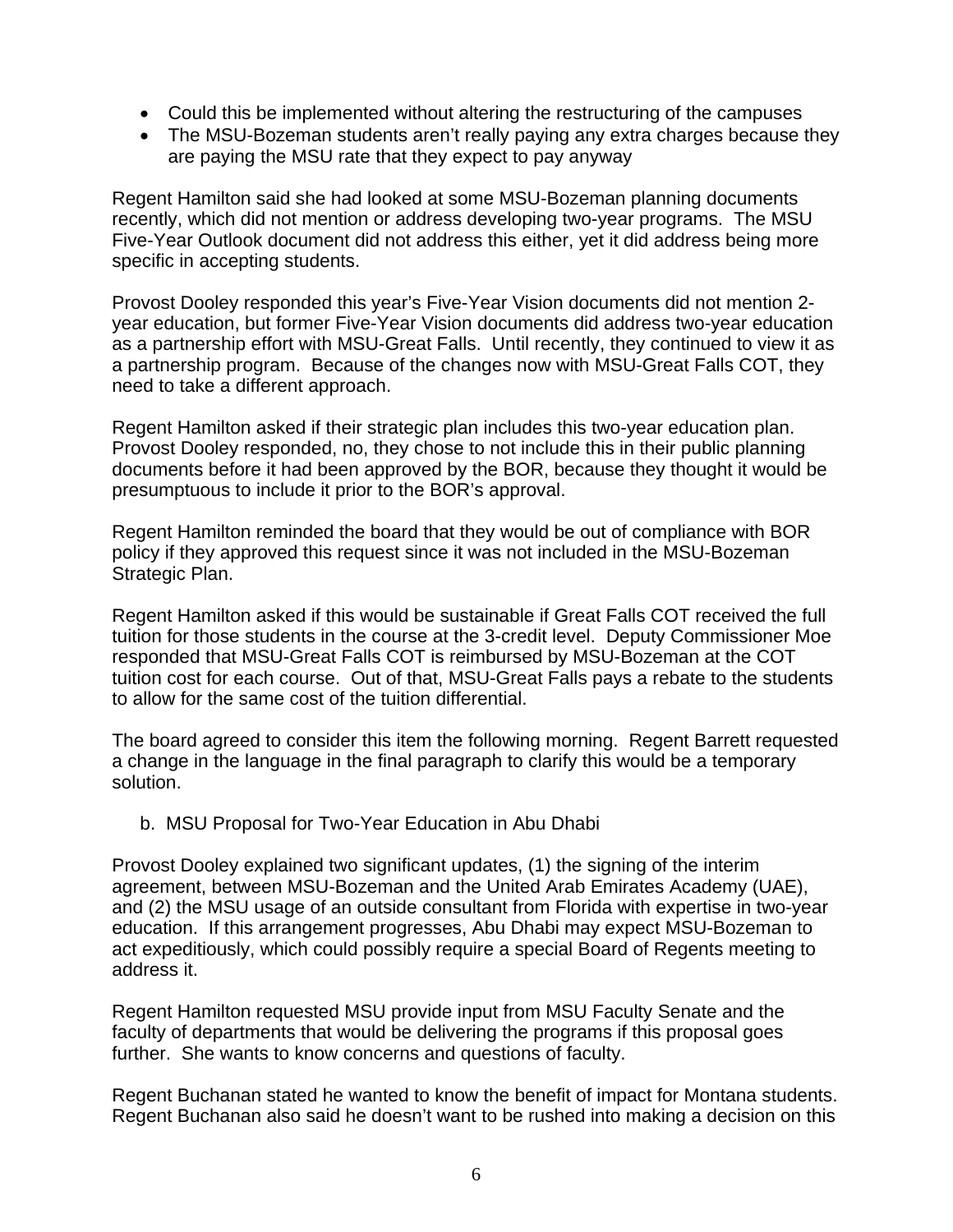and, therefore, requested a dialog prior to making a decision.

Dr. Moe expressed the concerns about two-year education raised by the proposal. She would like more specific information on the "advanced associate degrees" and how those fit into the requirement for AAS, AS, and AA degree designs. She also had concerns about duplication of the on-line and parallel courses already offered by the MUS.

Dr. Dooley responded these would be degrees that would be designed with the partners to meet their specific needs. MSU's expectation was that these would be degrees from MSU–Bozeman and not from Abu Dhabi.

b. Replace Artificial Turf in Washington grizzly Stadium ITEM 140-1006-R0708

President Dennison explained the present turf did not last as long as originally promised and UM-Missoula reached an agreement with the company that originally provided the turf. The current cost was \$350,000, whereas the cost in three years would be over \$700,000.

Regent Taylor moved approval of item c. Motion passed 6-0.

c. Strategic Plan Annual Update

Tyler Trevor, OCHE, explained the strategic plan is continually being updated. He stated recommendations for updating the plan consist of:

- 1. Changing the year on the document to recognize the current year
- 2. Incorporating new goals and measures approved by PEPB in the Shared Policy Goals and
- 3. Creating tri-fold flyers in preparation for the upcoming legislative session to better communicate Montana University System priorities related to the plan.

Governor Schweitzer emphasized the importance of distance learning and transferability of credits in Montana and asked for an update of our progress in each of these areas.

d. UM Campuses – Planning Issues/Challenges

President Dennison addressed the following:

- Access, both threshold access (how do we get them in) and participation access (student success).
- Efforts on smaller campuses to get the students through college to completion.
- Affordability. Keeping tuition low was one method and the other was providing assistance to those in need. Targeted financial aid gets people to think about going to a campus other than the four year campuses, especially for the first two years.
- Efficiency and effectiveness. The Education Network connectivity is the only way to be able to connect to the schools throughout the state.
- Maintaining the quality of people necessary to maintain the facilities and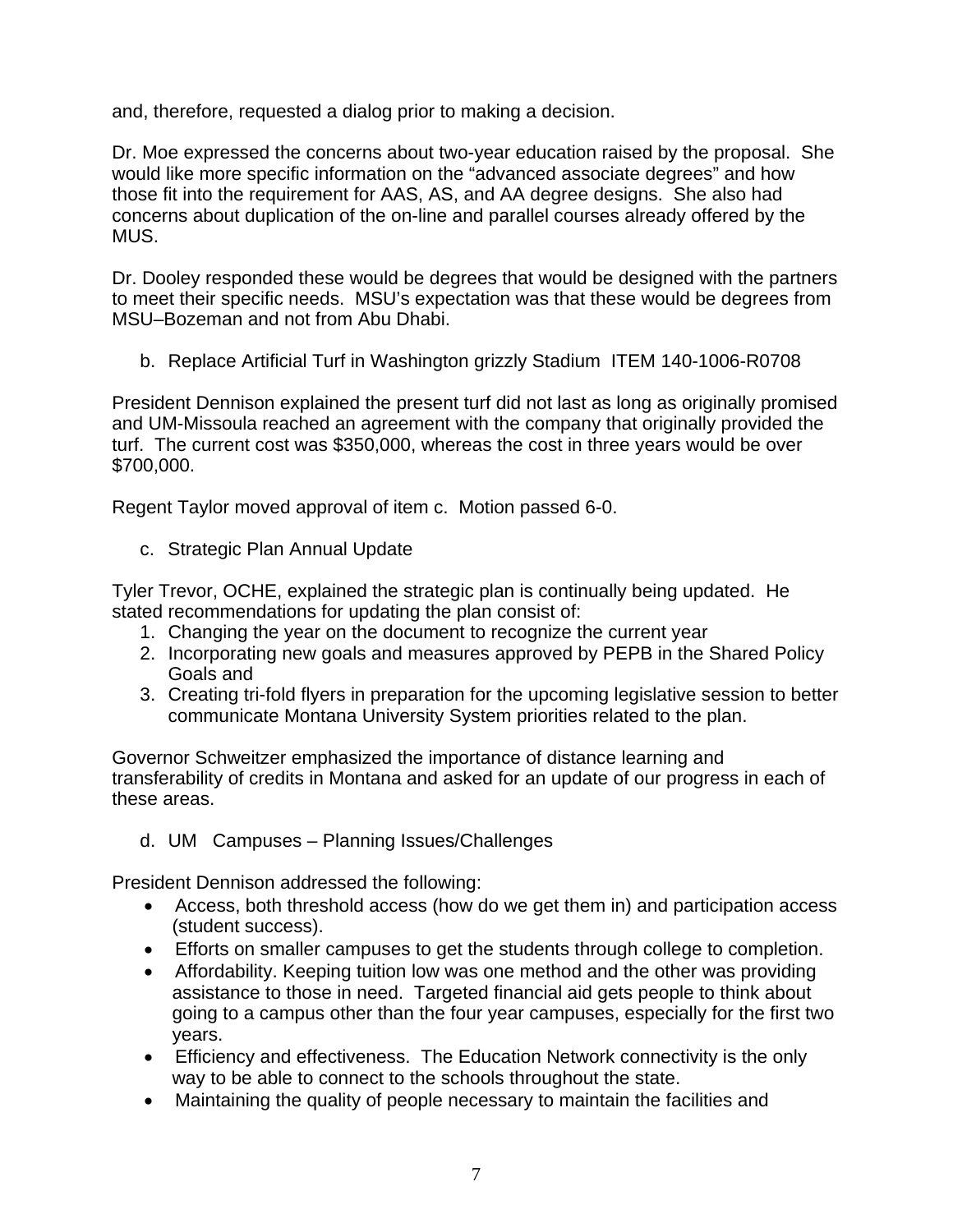programs.

• Salaries.

Regent Buchanan requested additional information regarding on-line education in the Montana University System. He wants to elevate on-line education on the list of priorities and wants to put more effort and financial resources into the areas the board lists as priorities.

Regent Hamilton requested the board get updated information about what connectivity is needed in the high schools and campuses in order to receive and deliver on-line courses and what would be needed in order to be on the cutting edge of this.

e. MSU Campuses – Planning Issues/Challenges

Provost Dooley addressed the following:

- MSU's long range development plan.
- Planning leading up to the legislative session. He added that the campuses need to reach agreement on the initiatives.
- Compensation for both faculty and staff.
- Initiative on doctoral education is equally important because they are the ones that create the "new employers."
- The Healthcare Workforce Development Initiative, including the possible extension of the WWAMI program.

Regent Buchanan stated concern for the fact that MSU forecasted declining enrollment, while requesting increased compensation and additional buildings and facilities. He supported the graduate programs at all of our campuses.

Provost Dooley responded that the campuses look at whether they need temporary space or permanent space and have entered into agreements for long-term leases in cases where they don't need permanent space.

President Dennison stated UM had given a lot of attention to how to make their campuses energy-efficient, stressing that the older buildings are not as energy-efficient as the new buildings are. He added that it would be necessary to do an energy audit to address this.

## **Consent Agenda**

## Staff Items

- a. OCHE Staff Item ITEM 140-100-R0708
- b. UM-Missoula, ITEM 140-1000-R0708
- c. MSU-Bozeman, ITEM 140-2000-R0708
- d. MSU-Billings, ITEM 140-2700-R0708
- e. MSU-Northern, ITEM 140-2800-R0708
- f. Professor Emeritus of Arts and Sciences: Donald E. Kieley; UM-Missoula ITEM 140-1003-R0708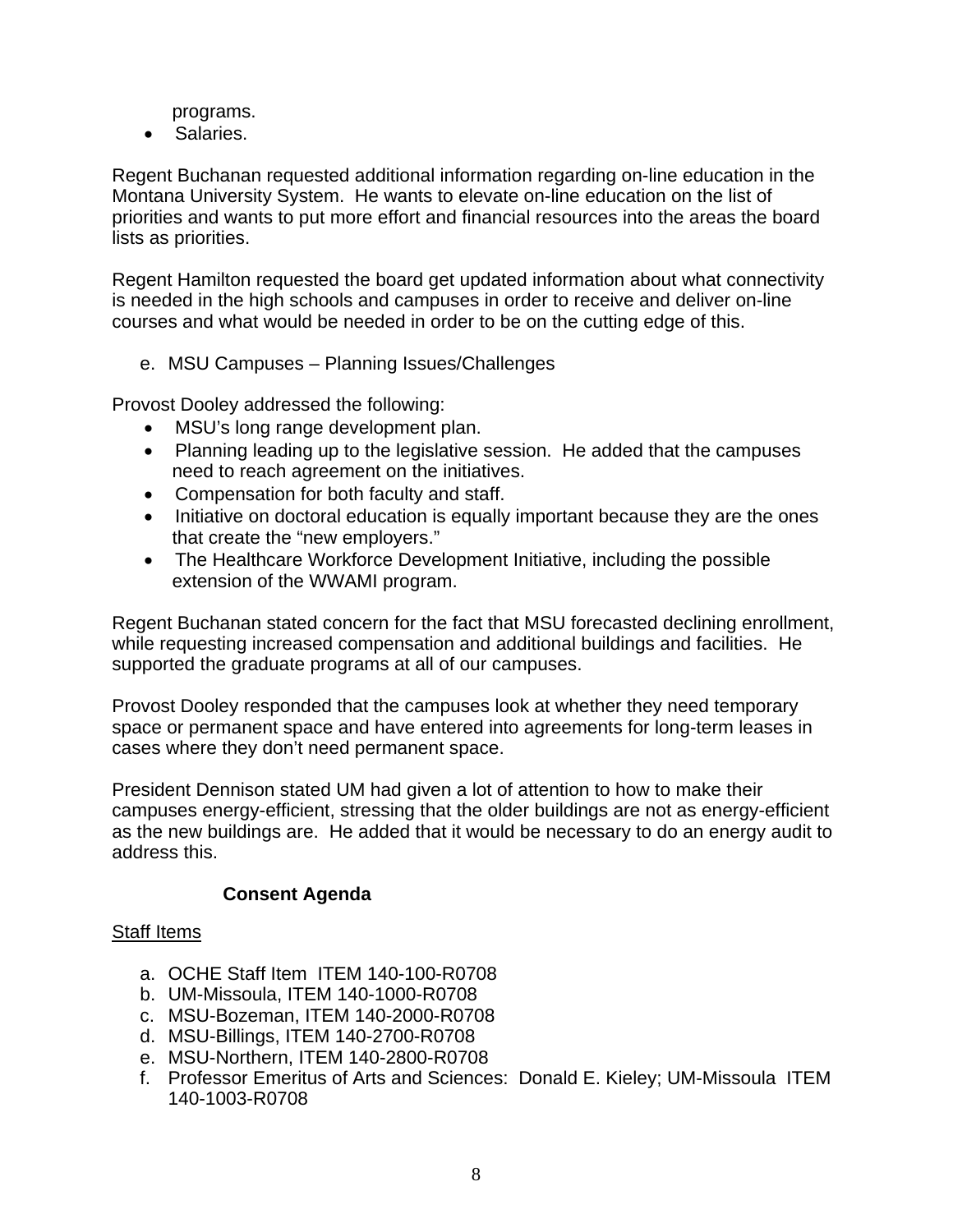- g. Professor Emeritus of Arts and Humanities: Richard Walton; UM-Missoula ITEM 140-1004-R0708
- h. Professor Emeritus of Arts and Humanities: Kenneth Lockridge; UM-Missoula ITEM 140-1005-R0708
- i. Professor Emeritus of Psychology: David S. Carter; MT Tech of UM ITEM 140- 1501-R0708
- j. Professor Emeritus of General Engineering: Leroy L. Friel, Ph.D., P.E.; MT Tech of UM ITEM 140-1502-R0708
- k. Professor Emeritus of Geological Engineering: Mark A. Sholes; MT Tech of UM ITEM 140-1503-R0708
- l. Professor Emeritus of Mathematics: Virginia (Ginger) Tolvonen; MT Tech of UM ITEM 140-1504-R0708
- m. Professor Emeritus of Electrical and Computer Engineering: James N. Peterson; MSU-Bozeman ITEM 140-2001-R0708
- n. Professor Emeritus of Animal and Range Sciences: Carl Wambolt; MSU-Bozeman ITEM 140-2002-R0708

## Administrative/Budget Items

- a. Expend Student Equipment Fees; MSU-Bozeman ITEM 140-2003-0708
- b. Authorization to Accept the Donation of Real Property; UM-Missoula Helena COT ITEM 140-1901-R0708

Regent Christian moved approval of all consent items: Staff items a – n and Administrative/Budget Items a-b. Motion passed 6-0.

> Executive Session (President George Dennison Evaluation), Dean's Conference Room

Joint Dinner Meeting with MHESAC Board and Regents

## **Wednesday, July 9, 2008**

Meeting reconvened at 8:00 A.M.

Regents Barrett, Christian, Hamilton, Taylor, Buchanan and Jessen were present. Regent Pease was excused. *Exofficio* members Commissioner Sheila M. Stearns and Superintendent Linda McCulloch were present.Pat Wise represented *Exofficio* member Governor Schweitzer.

The regents began the meeting with consideration of the revisions of Temporary Authorization for MSU-Bozeman to Award Existing Two-Year Degrees ITEM 140-101- R0708. The primary revision in the document was the addition of a sunset of 2010.

Provost Dooley stated these students were students currently dealing with two separate institutions. The students were in a situation where they continually had to deal with two separate institutions.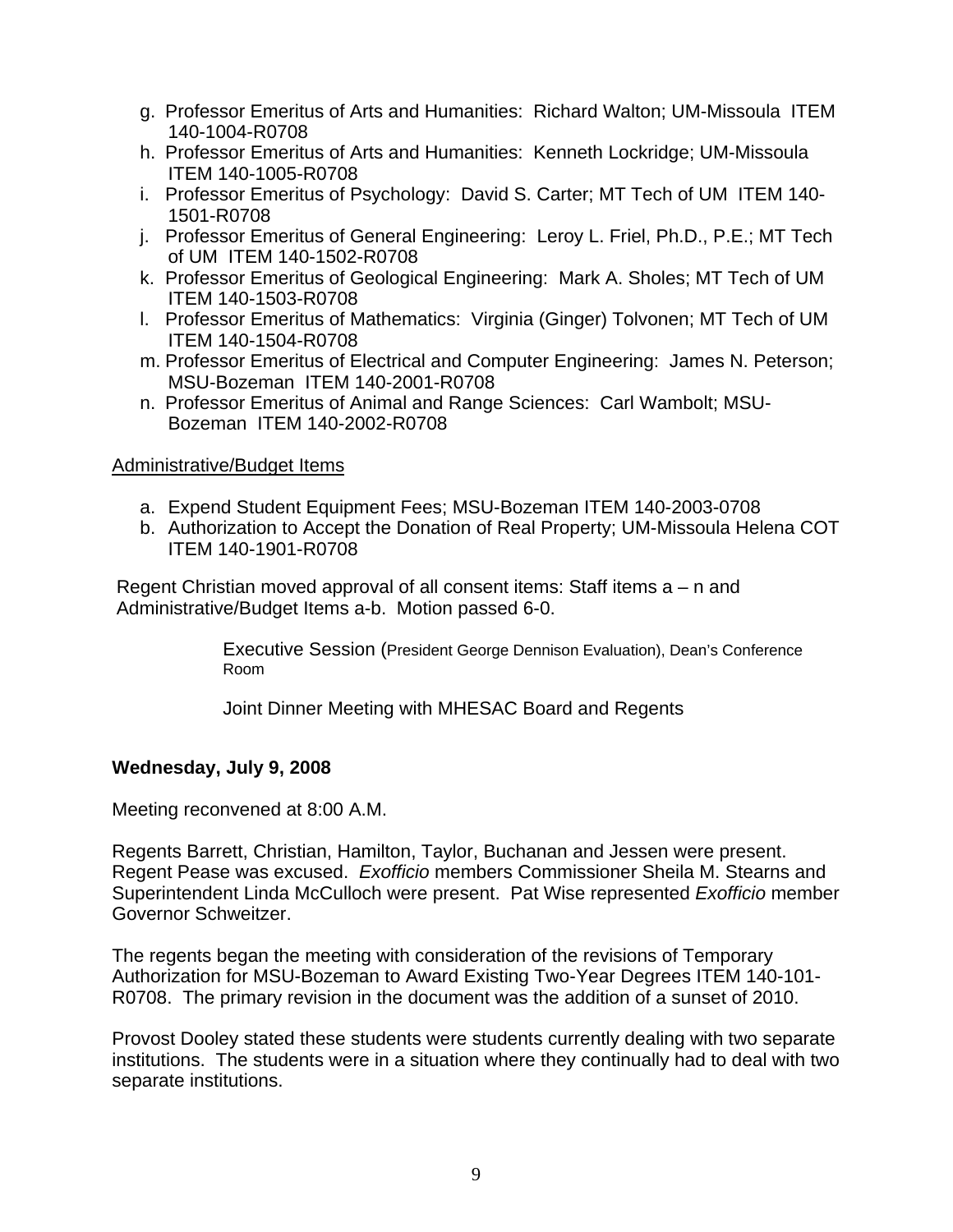Dr. Moe explained that this would be a seamless transition for the employees, who would become MSU-Bozeman employees during this transition and were subject to collective bargaining. A provision in the document clarified that at the sunset, the employees would be nonrenewed employees.

Regent Hamilton expressed serious concern over the proposal. She noted that just as with individuals, talents, assets, and resources are not always distributed evenly, and one must make do with what one has. She stated this did not fit in with MSU-Bozeman's mission and encouraged MSU-Bozeman to work through some of the problems they had encountered in this partnership with MSU – Great Falls. She said it appeared that MSU-Bozeman had not made a significant investment in the program so far. Rather than add to MSU's mission on a temporary basis, she would prefer that MSU work with MSU-Great Falls to continue what MSU-Great Falls had been doing for the next two years while the BOR determined what they were going to do with two-year education in the future.

Regent Jessen stated he supported doing what was best for the students.

Regent Barrett told the group that the primary concern needed to be how this affected the students.

Regent Barrett moved for approval of the revised document. Motion failed 3-3, with Regents Hamilton, Taylor and Buchanan voting no.

## **PLANNING SESSION**

## **Regents' Roundtable**

Regent Barrett told the group he had asked Associate Commissioner Trevor to look into options for holding the Board of Regents meetings in an electronic format for some of the meetings, which would allow some participants to not have to travel to the meetings if they only needed to be there for a small portion of the meeting.

Mr. Trevor explained that the challenge for the Making Opportunity Affordable challenge was defining "coordinated" and "system" with respect to two-year education. One possible solution would be to have an integrated information system, which would link the data and process. Having the Banner program for all the campuses would allow the MUS to coordinate the data.

Regent Barrett clarified the context of the conversation was two-year institutions and that most of the two-year institutions currently had partial access to Banner, while the community colleges do not have access to Banner yet. This would involve providing new hardware and software for the community colleges to provide access to the Banner program.

Mr. Trevor stressed the need and importance of the integrated system. Some of the institutions are outside the data warehouse, while some of the students are within the data warehouse. In order to develop more information on "Your Guide" it would need a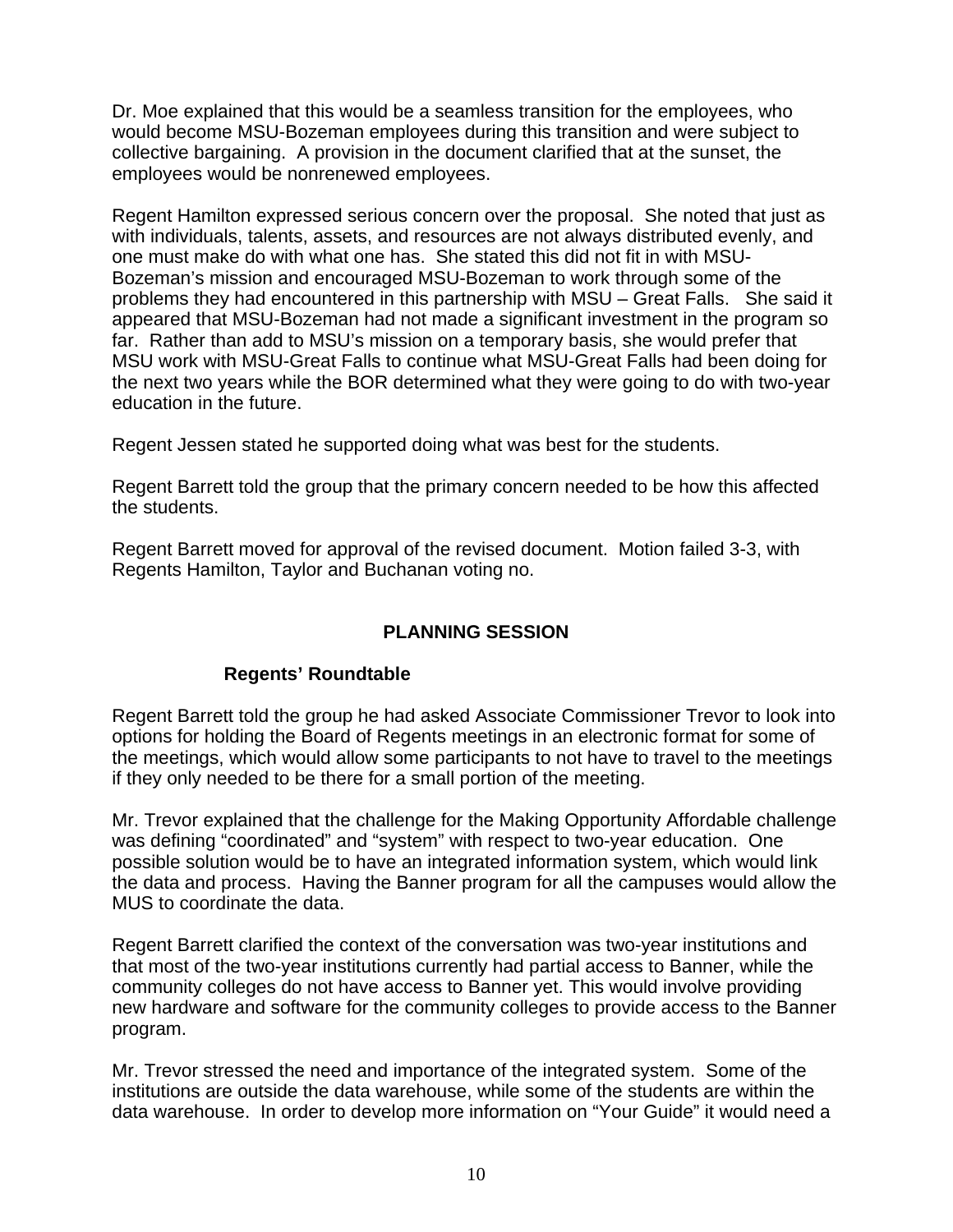centralized and integrated system. Producing data without the centralized and integrated system is labor intensive, requiring constant vigilance and oversight to keep the information current.

Dr. Moe added that the integrated data system involved data, and process, but also "product." The most important thing may not be the courses, but the assistance and infrastructure underneath.

President Hicswa said SAS had a program to quickly maintain and manage data throughout the system, which could possibly be a solution for the interim.

Regent Barrett asked the group how to approach the two-year mission and how it is structured.

Provost Royce Engstrom, UM-Missoula, explained his past experience of coming from the South Dakota Higher Education System, which had a very separate two-year system from the four-year system. Montana, on the other hand, has a strongly integrated two-year and four-year system, which was appealing to him. The message he received from the faculty at UM-COT was the desire to be more integrated with the four-year system. The COT faculty are now part of the UM faculty senate and have a high level of structural integration.

He had been working jointly with the four-year campus and the COT on:

- 1. Student success and retention plan
- 2. Integrated admissions, development of classes and the retention plan
- 3. On-line course delivery
- 4. Hamilton Higher Education Center
- 5. Shared student services, including the library, bookstore and registrar

These integrations were more advantageous to students and were more seamless for students. He explained that the Missoula COT is more integrated on a daily basis, while the Helena COT operates more autonomously academically. He stated that a student who entered the Missoula COT takes their courses at the COT and see themselves as a Missoula COT student. Students at the Helena COT see themselves at a COT student. UM-Helena COT does have an arrangement with programs at MT Tech, which provided for a seamless transition.

President Dennison added that students at the Missoula COT cannot take courses at the main campus until they have completed the application process, as any other student would, and have to be admitted.

Deputy Commissioner Moe stated that the embedded and autonomous COT's both awarded two-year degrees, with the exception of MSU-Bozeman. She clarified that the issue is whether the BOR should recognize that all the four-year institutions award the two-year degrees. When looking at the "Quick Facts" document, all the units have parts of the five-prong mission, but the COT's award overwhelmingly workforce degrees. The community colleges are more focused on transfer degrees.

Regent Barrett said the goal was to create students that were prepared for more than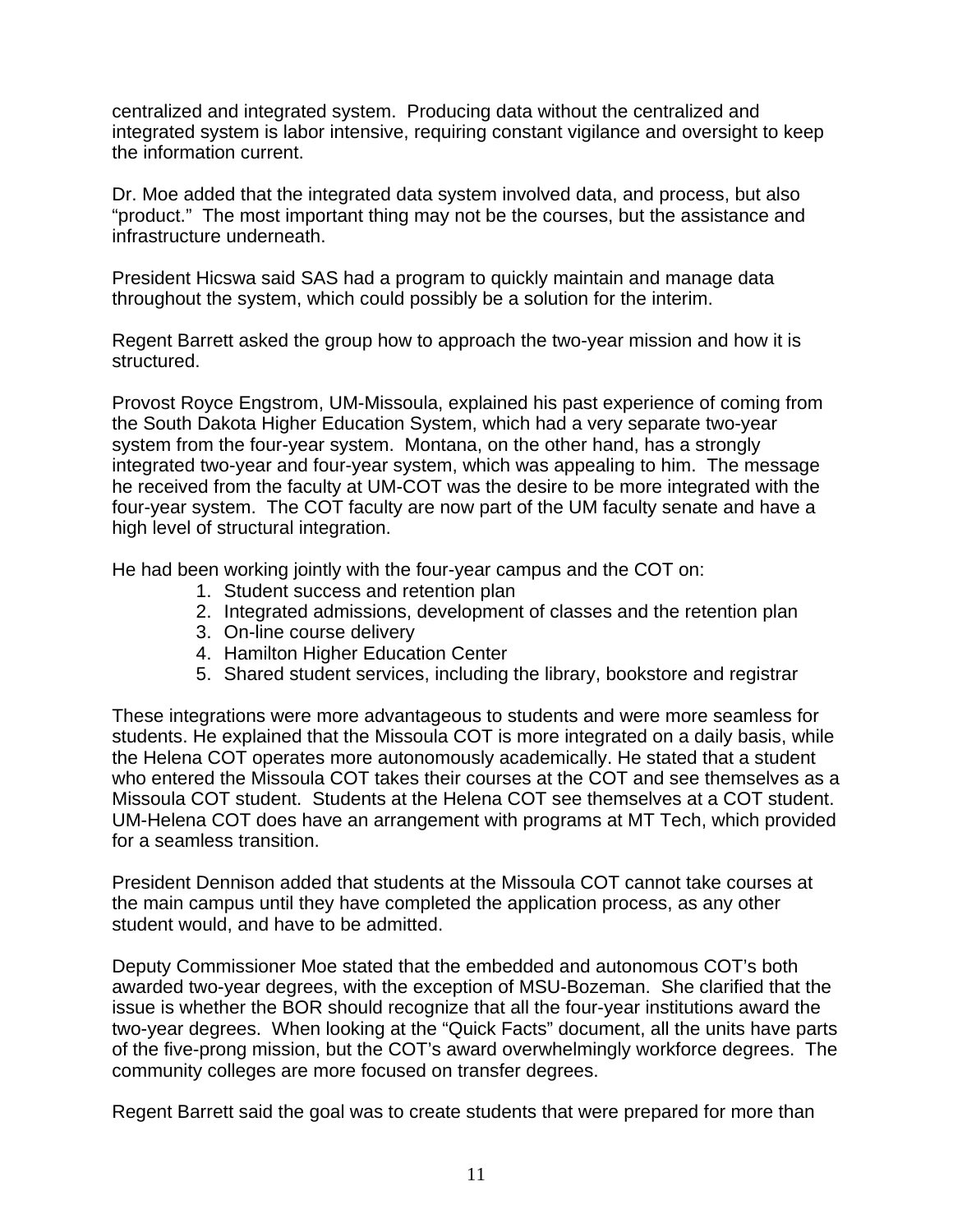just the workforce. He said the MUS needed to get more students into the two-year institutions and asked how the two-year system in Montana could reorganize in relation to the embedded COT's. He said the change was more of a culture change of connectivity.

Regent Christian cautioned the group to be careful about not changing the embedded structure of the two-year institutions.

Tyler Trevor said the BOR needed to be extremely careful economically of separating the embedded COT's from the four-year units.

Dean Bingham said there is a benefit of being a stand-alone unit while having the economic advantages of having a connection to UM. The responsibility and infrastructure that UM-Helena has to have is very different from the embedded COT's. It is not a benefit on the business side of services. He pointed out that the stand-alone units are more heavily involved in independently working with their communities.

President Dennison said part of the mission of the UM campus is to serve the community of Missoula. The mission of the stand-alone two-year unit is the same – they need to serve their community. If they don't do that, then they would be replaced. If you are going to separate the COT's from the four-year campuses, then they would have to be accredited independently.

Dr. Moe said it is difficult to market and promote two-year education in Montana because it is multi-faceted.

Provost Engstrom said it is also difficult to market and promote four-year education with a single true statement because of the diversity of the campuses.

Regent Taylor said she is more concerned about the students. The outcome for the students should be the primary consideration.

Regent Buchanan said the system should determine what the two-year direction needs to be. He said the MUS needs to shift the effort to more transfer programs. He wants the board to give direction of what it would take to have a more coordinated approach.

Dean Schaffer said the community college student is a different demographic student. They look for the flexibility approach. The MUS needs to realize that the majority of those students taking the on-line courses already live in the community, so this provides another opportunity to have flexible and affordable education.

Dean Barry Goode, UM-Missoula COT, said the functions of the two-year colleges have changed, but the culture has not changed. The two-year colleges are not perceived as "higher education." Most of the school counselors have the cultural viewpoint that the good students should attend the four-year units and the other students can go to the COT's. There is a definite challenge of public perception, but there is also an internal challenge of some of the faculty at UM. As a result of working closely with deans at the four-year campus, the perception is improving. The culture of the COT's needs to change more with the high school teachers and counselors. While the culture will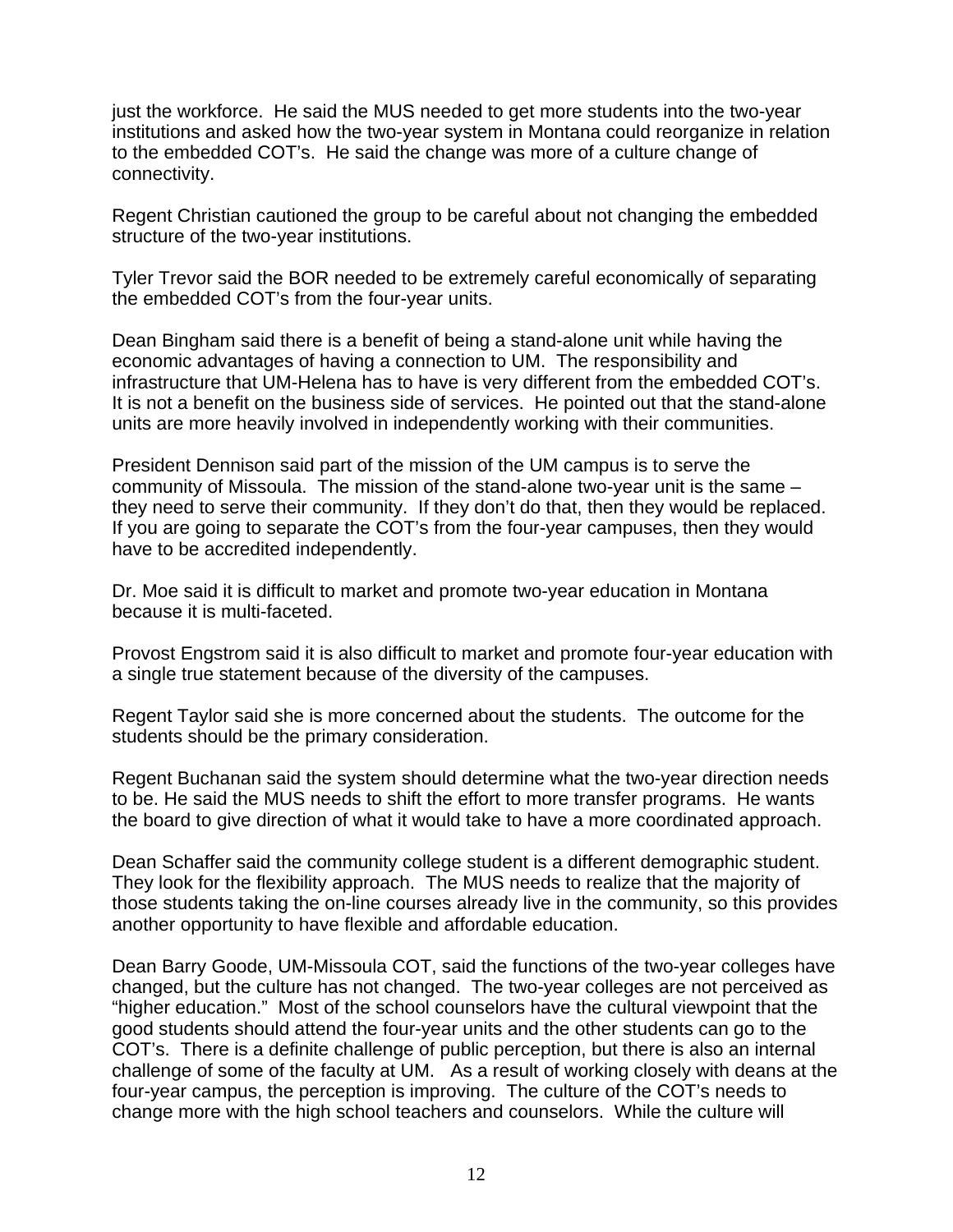change, how to move the change more quickly is a challenge. Traditionally, the COT's have been more workforce oriented. Because of the financial differences in the cost of the COT's compared to the four-year campuses, they need to be the campus of first choice for many students. The COT's are the portal to higher education.

Regent Barrett agreed a cultural change needs to take place. The question is how to change the culture and change the perception of the public.

Dean Goode said they need a new facelift and a new name.

Regent Christian said the change in facilities helps to change the public perception.

Regent Buchanan said the bigger picture should be to identify the successes. Don't diminish the workforce preparation, but put more emphasis on the transfer aspect.

Regent Barrett said the perception of the COT's will be enhanced by the CEO's speaking more strongly about the importance of the two-year units.

Regent Buchanan said the cultural shift is not something that will happen quickly, but that as students move successfully through the system, that will speak more strongly to the public perception. Need to focus on attracting the transfer students and to help elevate the interest and focus in affordable, accessible attendance in the community colleges.

President Hicswa respectfully disagreed with Regent Buchanan. The cultural change is already happening. The hiring the Deputy Commissioner of Two-Year Education has already played a large role. She emphasized the importance of the name given to units or positions.

Chancellor Sexton, MSU-Billings, noted that, to increase enrollment in the two-year units, you need to get the tuition cost lowered to a degree that draws more attention to the students. The board needs to make an investment in terms of faculty, equipment and facilities. In order to do that, you have to give the leaders of those institutions the ability to attract and retain the faculty needed. When looking at the system, multiple entry points are important. Going into debt is not the way to convince first generation college attendees that it is a good investment and is affordable.

Dean Bingham also stated that the fastest growing area in the Helena COT is the transfer aspect. Part of that is because of dual enrollment.

Regent Hamilton asked how to reach the adult students, such as the adults changing careers and needing training. As a system, how do we make two-year education more visible for those students?

Regent Barrett wants the Board of Regents to develop some goals.

Commissioner Stearns said it is important not to create change without results. Rather, the MUS needs to create transformation. This Board of Regents is in a position to create transformation due to the circumstances of several years left on their terms as